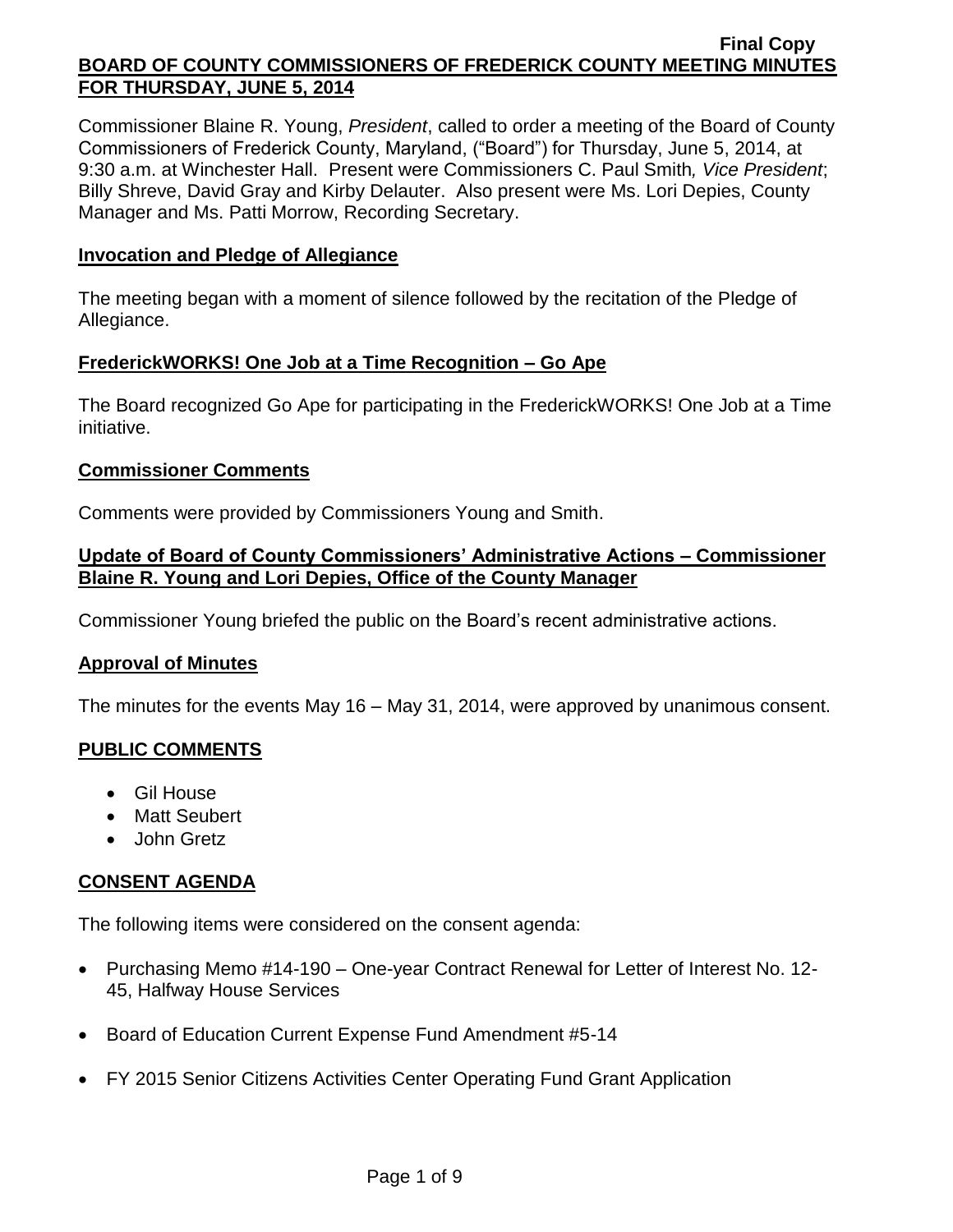- FY 2015 Community Partnership Agreement Grant Application (Renewal)
- FFY 2014 Edward J. Byrne Justice Assistance Grant Interlocal Agreement between The City of Frederick and Frederick County
- Department of Social Services (DSS) Summer Jobs Grant Agreement for Youth Transitioning from Foster Care (\$11,189.00) and Youth Recipients of Temporary Cash Assistance (\$24,900.00)
- Maryland Summer Youth Connection FY 2015 Grant

*Motion to approve the consent agenda as presented – Passed 5-0.*

| <b>COMMISSIONERS</b> | <b>MOTION</b> | <b>SECOND</b> | <b>YES</b> | <b>NO</b> | <b>ABSTAIN</b> | <b>NOT PRESENT</b> |
|----------------------|---------------|---------------|------------|-----------|----------------|--------------------|
| Young                |               |               |            |           |                |                    |
| <b>Smith</b>         |               |               |            |           |                |                    |
| <b>Shreve</b>        |               | ,,            |            |           |                |                    |
| Gray                 |               |               |            |           |                |                    |
| <b>Delauter</b>      |               |               |            |           |                |                    |

# **PUBLIC HEARING**

**Proposed Issuance of Economic Development Revenue Bonds (Homewood Retirement Centers of the United Church of Christ, Inc., Homewood Foundation, Inc. and Homewood at Frederick MD, Inc.) – Jim Cumbie, Esquire, Venable, LLC (County Bond Counsel)**

A public hearing was held, as duly advertised, on the proposed increase in maximum principal for the Homewood Retirement Center Maryland Economic Development Revenue Bonds.

Mr. Cumbie presented the request. Mr. Merritt Nickols, Executive Director of Homewood, commented on the improvements the bonds would be financing.

Public comment was heard from:

• John Gretz

*Motion to approve the resolution as presented to increase the maximum principal amount of the bonds to \$90,000.00 – Passed 4-1.*

| <b>COMMISSIONERS</b> | <b>MOTION</b> | <b>SECOND</b> | <b>YES</b> | <b>NO</b> | <b>ABSTAIN</b> | <b>NOT PRESENT</b> |
|----------------------|---------------|---------------|------------|-----------|----------------|--------------------|
| Young                |               |               |            |           |                |                    |
| <b>Smith</b>         |               |               |            |           |                |                    |
| <b>Shreve</b>        |               |               | ~          |           |                |                    |
| Gray                 |               |               |            |           |                |                    |
| <b>Delauter</b>      |               |               |            |           |                |                    |

(A copy of the approved/adopted resolution can be obtained in the County Manager's Office or from the county's website, [www.FrederickCountyMD.gov.](http://www.frederickcountymd.gov/))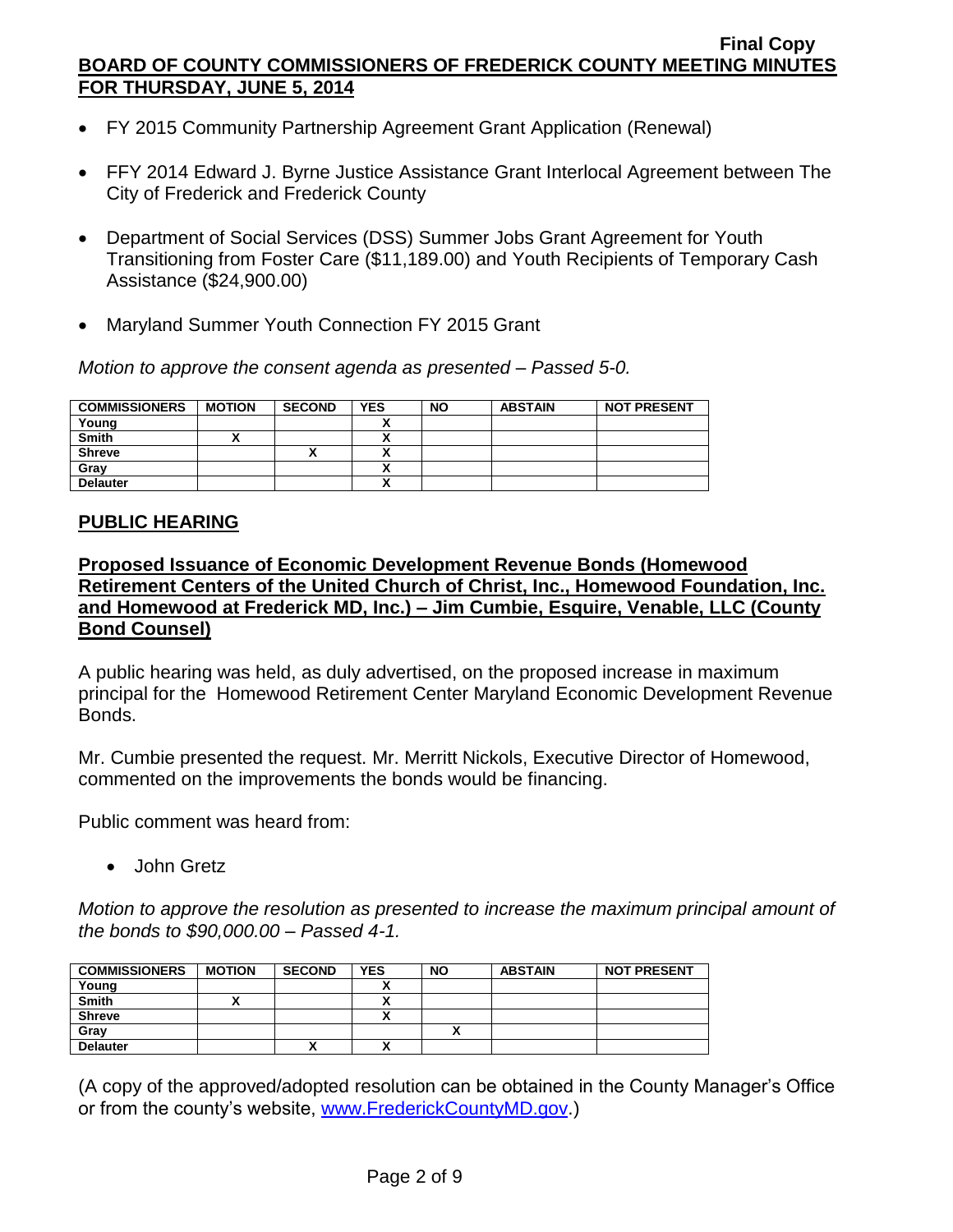#### **AGENDA BRIEFING**

Commissioner Young noted the following public hearings would be held on Tuesday, June 17 at 7:00 p.m.: Increase in Development Impact Fees; Recordation Tax Allocation and Transfers; and Rezoning Condition Amendment # R-88-50(A) – Hogan Property and also the following public hearing would be held on Thursday, June 19 at 9:30 a.m.: Proposed Ordinance Amending Hotel Rental Tax.

### **WORKSESSION**

#### Adult Public Guardianship Review Board

There was no public comment.

*Motion to appoint Ms. Ann Holiday to fill the remaining term of the current Commission on Aging representative Mary Rice to expire June 30, 2015 – Passed 5-0.*

| <b>COMMISSIONERS</b> | <b>MOTION</b> | <b>SECOND</b> | <b>YES</b>               | <b>NO</b> | <b>ABSTAIN</b> | <b>NOT PRESENT</b> |
|----------------------|---------------|---------------|--------------------------|-----------|----------------|--------------------|
| Young                |               |               | $\overline{\phantom{a}}$ |           |                |                    |
| <b>Smith</b>         |               |               |                          |           |                |                    |
| <b>Shreve</b>        |               |               |                          |           |                |                    |
| Gray                 |               | Λ             |                          |           |                |                    |
| <b>Delauter</b>      |               |               |                          |           |                |                    |

Affordable Housing Council

There was no public comment.

*Motion to appoint Mr. Malcolm Furgol to serve as a nonprofit representative for a term to expire June 30, 2014, and also to serve a full three-year term to become effective July 1, 2014, and expire June 30, 2017 – Passed 5-0.*

| <b>COMMISSIONERS</b> | <b>MOTION</b> | <b>SECOND</b> | <b>YES</b> | <b>NO</b> | <b>ABSTAIN</b> | <b>NOT PRESENT</b> |
|----------------------|---------------|---------------|------------|-----------|----------------|--------------------|
| Young                |               |               |            |           |                |                    |
| <b>Smith</b>         |               |               | ٠.<br>~    |           |                |                    |
| <b>Shreve</b>        |               |               | Λ          |           |                |                    |
| Gray                 |               |               | v          |           |                |                    |
| <b>Delauter</b>      |               |               | v<br>^     |           |                |                    |

#### Agricultural Preservation Advisory Board

There was no public comment.

*Motion to reappoint Mr. Mehrle Ramsburg to serve a five-year term to become effective July 1, 2014, and expire June 30, 2019 – Passed 5-0.*

| <b>COMMISSIONERS</b> | <b>MOTION</b> | <b>SECOND</b> | <b>YES</b> | <b>NO</b> | <b>ABSTAIN</b> | <b>NOT PRESENT</b> |
|----------------------|---------------|---------------|------------|-----------|----------------|--------------------|
| Young                |               |               |            |           |                |                    |
| <b>Smith</b>         |               |               | ~          |           |                |                    |
| <b>Shreve</b>        |               |               |            |           |                |                    |
| Gray                 |               |               |            |           |                |                    |
| <b>Delauter</b>      |               |               | v          |           |                |                    |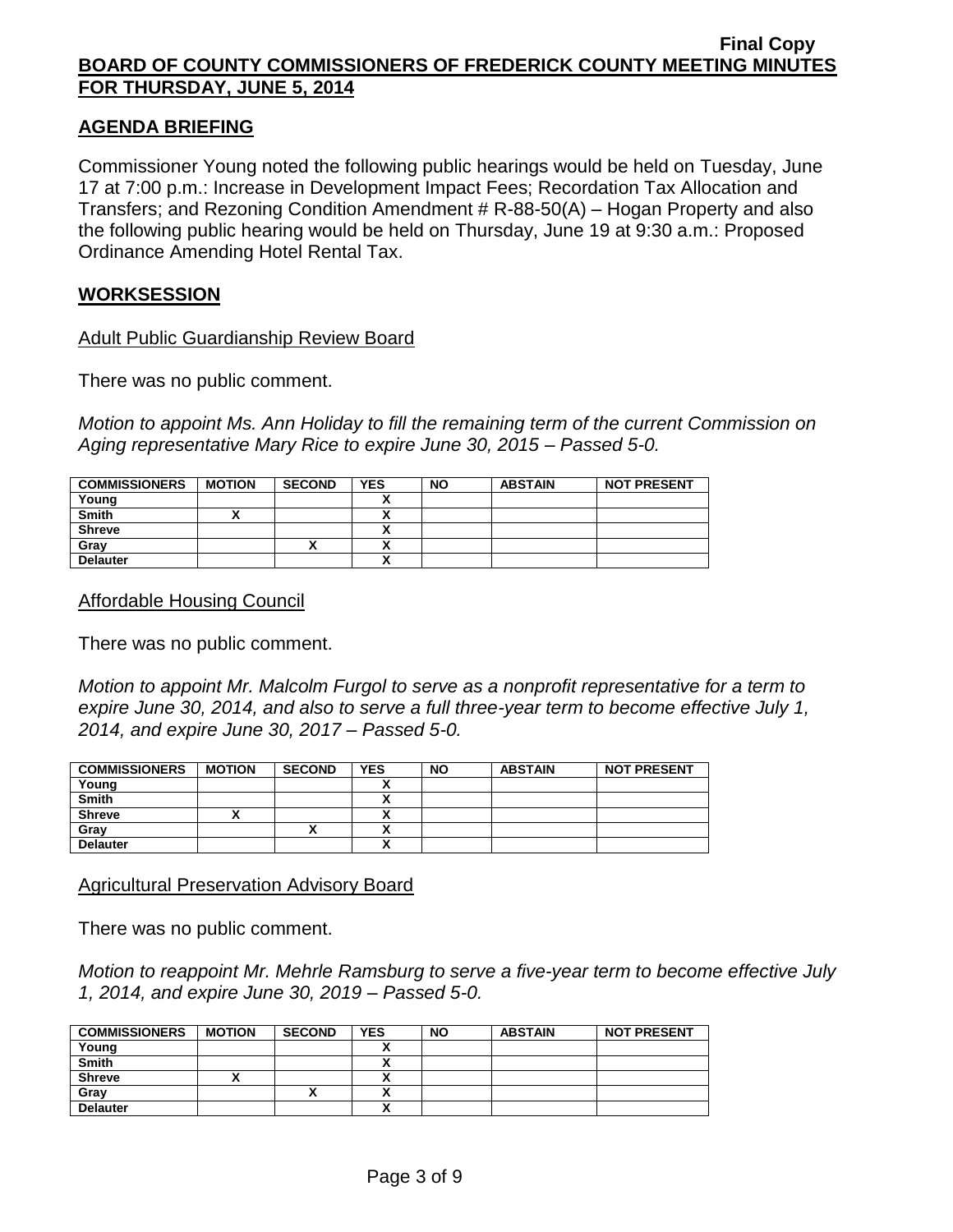Commission on Aging

There was no public comment.

*Motion to reappoint Mr. Ernell Graham to serve a three-year term to become effective July 1, 2014, and expire June 30, 2017; and to appoint Ms. Mary Beachley and Ms. Carol Haag to serve terms to expire June 30, 2014, and to serve full three-year terms to become effective July 1, 2014, and expire June 30, 2017; to appoint Mr. Thomas Lawler to serve a term to expire June 30, 2015; and to appoint Ms. Cynthia White to serve a term to expire June 30, 2016 – Passed 5-0.*

| <b>COMMISSIONERS</b> | <b>MOTION</b> | <b>SECOND</b> | <b>YES</b> | <b>NO</b> | <b>ABSTAIN</b> | <b>NOT PRESENT</b> |
|----------------------|---------------|---------------|------------|-----------|----------------|--------------------|
| Young                |               |               |            |           |                |                    |
| <b>Smith</b>         |               |               | ٠.         |           |                |                    |
| <b>Shreve</b>        |               |               |            |           |                |                    |
| Grav                 |               |               |            |           |                |                    |
| <b>Delauter</b>      |               |               |            |           |                |                    |

Electrical Board

There was no public comment.

*Motion to reappoint Mr. Scott Mercer to serve a five-year term to become effective July 1, 2014, and expire June 30, 2019 – Passed 5-0.*

| <b>COMMISSIONERS</b> | <b>MOTION</b> | <b>SECOND</b> | <b>YES</b> | <b>NO</b> | <b>ABSTAIN</b> | <b>NOT PRESENT</b> |
|----------------------|---------------|---------------|------------|-----------|----------------|--------------------|
| Young                |               |               |            |           |                |                    |
| <b>Smith</b>         |               |               |            |           |                |                    |
| <b>Shreve</b>        |               |               |            |           |                |                    |
| Gray                 |               |               | Λ          |           |                |                    |
| <b>Delauter</b>      |               |               |            |           |                |                    |

Parks and Recreation Commission

Mr. Paul Dial, Parks and Recreation Division, commented on the recommendation.

There was no public comment.

*Motion to reappoint Mr. Richard Bohn to serve a four-year term to become effective July 1, 2014, and expire June 30, 2018; and to appoint Ms. Mary Ann Brodie-Ennis to serve a term effective immediately and expire June 30, 2015 – Passed 5-0.*

| <b>COMMISSIONERS</b> | <b>MOTION</b> | <b>SECOND</b> | <b>YES</b> | <b>NO</b> | <b>ABSTAIN</b> | <b>NOT PRESENT</b> |
|----------------------|---------------|---------------|------------|-----------|----------------|--------------------|
| Young                |               |               |            |           |                |                    |
| <b>Smith</b>         |               |               |            |           |                |                    |
| <b>Shreve</b>        |               | Δ             |            |           |                |                    |
| Gray                 |               |               |            |           |                |                    |
| <b>Delauter</b>      |               |               |            |           |                |                    |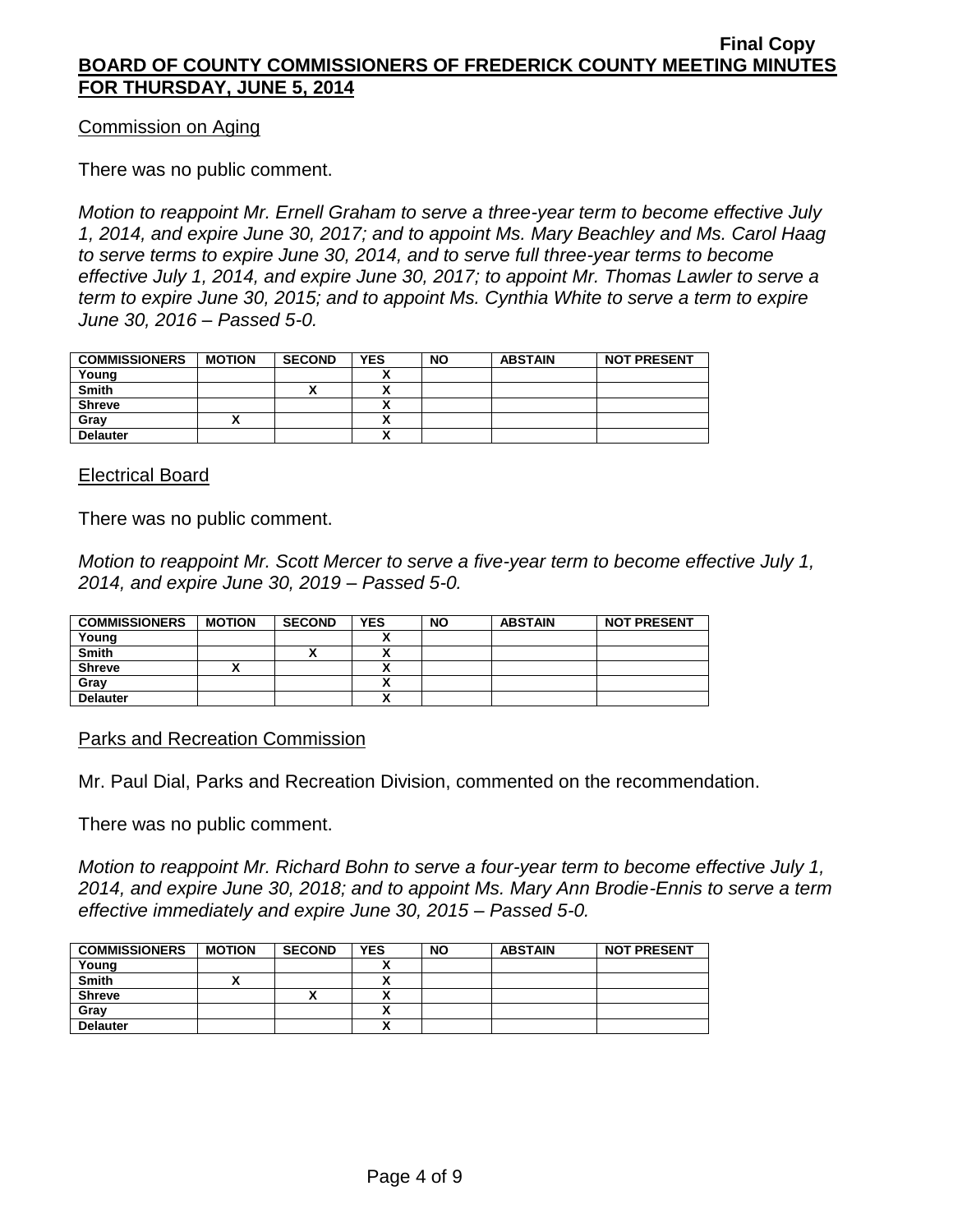Public Library Board

There was no public comment.

*Motion to appoint Ms. Susan Manny to serve a term that would expire June 30, 2014, and also to serve a full five-year term to become effective July 1, 2014, and expire June 30, 2019 – Passed 5-0.*

| <b>COMMISSIONERS</b> | <b>MOTION</b> | <b>SECOND</b> | <b>YES</b> | <b>NO</b> | <b>ABSTAIN</b> | <b>NOT PRESENT</b> |
|----------------------|---------------|---------------|------------|-----------|----------------|--------------------|
| Young                |               |               |            |           |                |                    |
| <b>Smith</b>         |               |               | v          |           |                |                    |
| <b>Shreve</b>        |               |               | ^          |           |                |                    |
| Grav                 |               |               | ٠.         |           |                |                    |
| <b>Delauter</b>      |               |               | v          |           |                |                    |

#### Transportation Services Advisory Board

There was no public comment.

*Motion to reappoint Ms. Elisabeth Rood and Mr. Josh Rouch to serve three-year terms to become effective July 1, 2014, and expire June 30, 2017; to appoint Mr. Gunnar G. F. Pedersen, Jr. to serve as ex officio representing the Garrison Commander of Fort Detrick; to appoint Mr. David Price to serve as a business representative for a term to expire June 30, 2014, and also to serve a full three-year term to become effective July 1, 2014, and expire June 30, 2017; and to appoint Mr. Charles Tobery to serve as a community agency representative for a term to expire June 30, 2016 – Passed 5-0.*

| <b>COMMISSIONERS</b> | <b>MOTION</b> | <b>SECOND</b> | <b>YES</b> | <b>NO</b> | <b>ABSTAIN</b> | <b>NOT PRESENT</b> |
|----------------------|---------------|---------------|------------|-----------|----------------|--------------------|
| Young                |               |               |            |           |                |                    |
| <b>Smith</b>         |               |               |            |           |                |                    |
| <b>Shreve</b>        |               |               |            |           |                |                    |
| Gray                 |               |               |            |           |                |                    |
| <b>Delauter</b>      |               |               |            |           |                |                    |

# **Draft Resolution for the June 2014 Sale of the General Obligation Taxable Refunding Bonds, Series 2014B – Erin White, Finance Division**

Ms. White and Mr. Jim Cumbie, Esquire, Venable, LLC (County Bond Counsel), presented the draft resolution.

Public comment was heard from:

- Jan Gardner
- John Gretz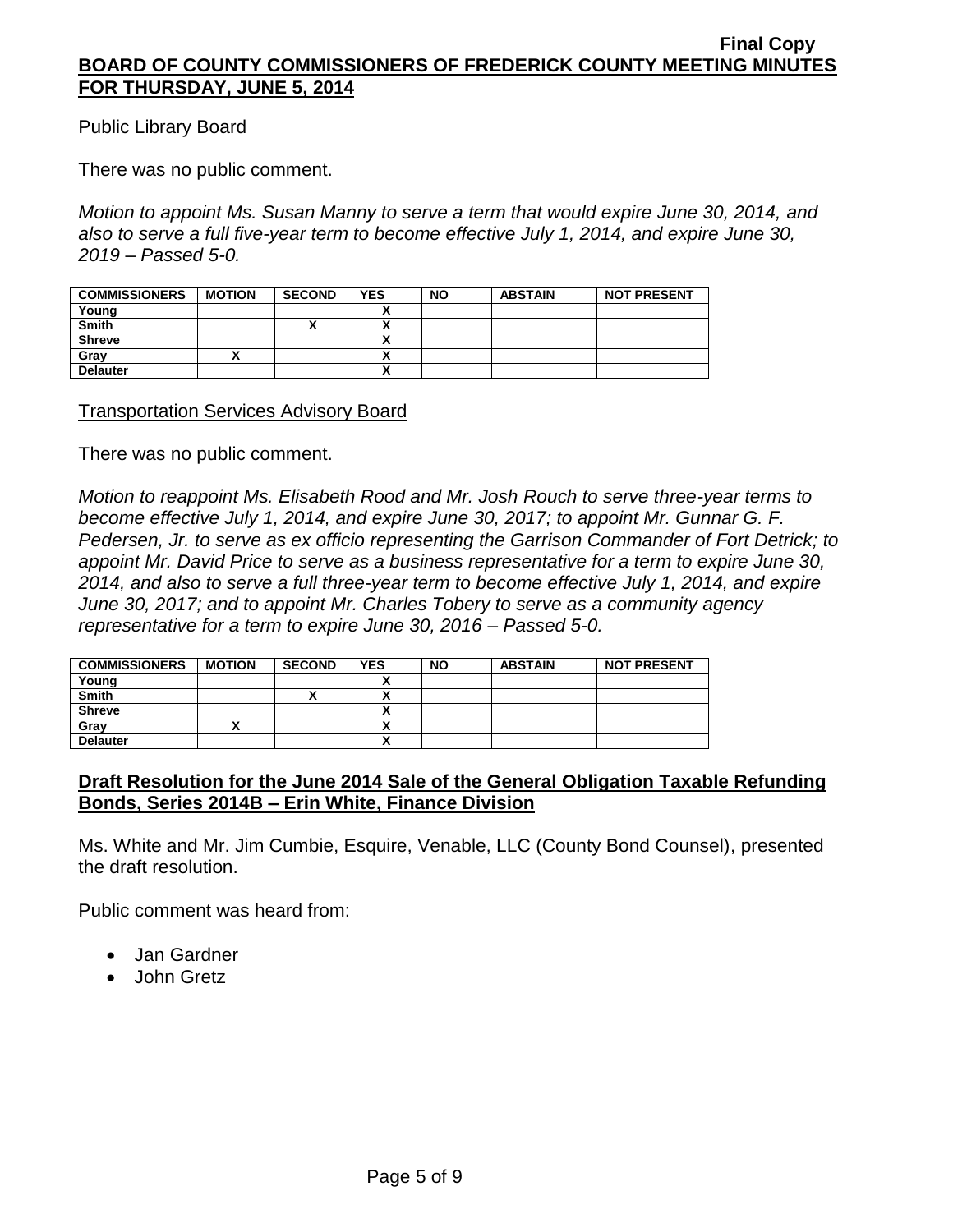*Motion to approve the draft resolution to request the issuance of General Obligation Taxable Refunding Bonds, Series 2014B, in an amount not to exceed \$37,000,000 to refinance certain maturities of outstanding bonds – Passed 4-1.*

| <b>COMMISSIONERS</b> | <b>MOTION</b> | <b>SECOND</b> | <b>YES</b> | <b>NO</b> | <b>ABSTAIN</b> | <b>NOT PRESENT</b> |
|----------------------|---------------|---------------|------------|-----------|----------------|--------------------|
| Young                |               |               |            |           |                |                    |
| <b>Smith</b>         |               |               |            |           |                |                    |
| <b>Shreve</b>        |               |               | v          |           |                |                    |
| Gray                 |               |               |            |           |                |                    |
| <b>Delauter</b>      |               |               | v          |           |                |                    |

(A copy of the approved/adopted resolution can be obtained in the County Manager's Office or from the county's website, [www.FrederickCountyMD.gov.](http://www.frederickcountymd.gov/))

### **Draft Resolution for the July 10, 2014, Sale of General Obligation Public Facilities Bonds of 2014 – Erin White, Finance Division**

Ms. White and Mr. Jim Cumbie, Esquire, Venable LLC (County Bond Counsel), presented the draft resolution.

There was no public comment.

*Motion to approve the draft resolution requesting the issuance of General Obligation Public Facilities Bonds of 2014 to finance capital projects – Passed 5-0.*

| <b>COMMISSIONERS</b> | <b>MOTION</b> | <b>SECOND</b> | <b>YES</b> | <b>NO</b> | <b>ABSTAIN</b> | <b>NOT PRESENT</b> |
|----------------------|---------------|---------------|------------|-----------|----------------|--------------------|
| Young                |               |               |            |           |                |                    |
| <b>Smith</b>         |               |               | ~          |           |                |                    |
| <b>Shreve</b>        |               |               | n          |           |                |                    |
| Gray                 |               |               |            |           |                |                    |
| <b>Delauter</b>      |               | ́             | ^          |           |                |                    |

(A copy of the approved/adopted resolution can be obtained in the County Manager's Office or from the county's website, [www.FrederickCountyMD.gov.](http://www.frederickcountymd.gov/))

# **ADMINISTRATIVE BUSINESS**

# **Rebuilding Together Frederick County, Inc. – Memorandum of Understanding (MOU) for Housing Rehabilitation Funds for Low Income Homeowners – Jenny Short, Citizens Services Division**

Ms. Short presented the MOU.

*Motion to approve the MOU as presented – Passed 5-0.*

| <b>COMMISSIONERS</b> | <b>MOTION</b> | <b>SECOND</b> | <b>YES</b> | <b>NO</b> | <b>ABSTAIN</b> | <b>NOT PRESENT</b> |
|----------------------|---------------|---------------|------------|-----------|----------------|--------------------|
| Young                |               |               |            |           |                |                    |
| <b>Smith</b>         |               |               |            |           |                |                    |
| <b>Shreve</b>        |               |               |            |           |                |                    |
| Grav                 |               |               |            |           |                |                    |
| <b>Delauter</b>      |               | <br>Λ         |            |           |                |                    |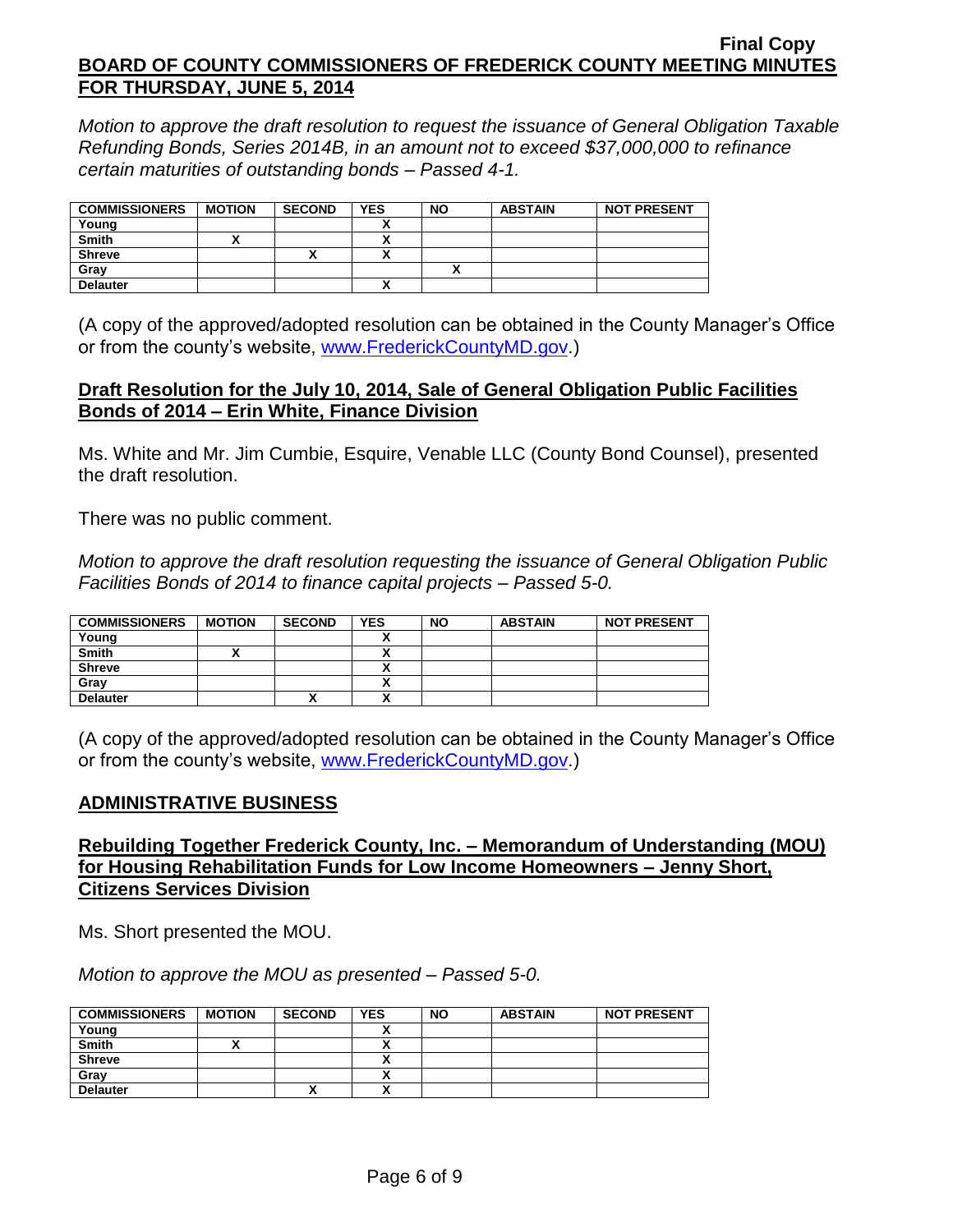### **Bid Award – Purchasing Memo #14-201 – Custodial Services with Scott Key Center, Inc. – Diane George, Finance Division**

*Motion to approve Purchasing Memo #14-201 as presented – Passed 5-0.*

| <b>COMMISSIONERS</b> | <b>MOTION</b> | <b>SECOND</b> | <b>YES</b> | <b>NO</b> | <b>ABSTAIN</b> | <b>NOT PRESENT</b> |
|----------------------|---------------|---------------|------------|-----------|----------------|--------------------|
| Young                |               |               |            |           |                |                    |
| <b>Smith</b>         |               |               |            |           |                |                    |
| <b>Shreve</b>        |               |               |            |           |                |                    |
| Grav                 |               |               |            |           |                |                    |
| <b>Delauter</b>      |               | Λ             |            |           |                |                    |

# **Workforce Investment Act FY 2015 Grants – Laurie Holden, Citizens Services Division**

*Motion to approve the FY 2015 Workforce Investment Act Grants as presented – Passed 5- 0.*

| <b>COMMISSIONERS</b> | <b>MOTION</b> | <b>SECOND</b> | <b>YES</b>               | <b>NO</b> | <b>ABSTAIN</b> | <b>NOT PRESENT</b> |
|----------------------|---------------|---------------|--------------------------|-----------|----------------|--------------------|
| Young                |               |               |                          |           |                |                    |
| <b>Smith</b>         |               |               |                          |           |                |                    |
| <b>Shreve</b>        |               |               |                          |           |                |                    |
| Gray                 |               |               |                          |           |                |                    |
| <b>Delauter</b>      |               |               | $\overline{\phantom{a}}$ |           |                |                    |

# **Approval and Signing of Memorandum of Understanding (MOU) with Career Fire Fighters Association of Frederick County, MD, Inc., IAFF Local #3666 – Sophia Dobransky, Human Resources Division**

Ms. Dobransky reviewed the changes in the MOU.

*Motion to approve the MOU as presented – Passed 5-0.*

| <b>COMMISSIONERS</b> | <b>MOTION</b> | <b>SECOND</b> | <b>YES</b> | <b>NO</b> | <b>ABSTAIN</b> | <b>NOT PRESENT</b> |
|----------------------|---------------|---------------|------------|-----------|----------------|--------------------|
| Young                |               |               |            |           |                |                    |
| <b>Smith</b>         |               |               |            |           |                |                    |
| <b>Shreve</b>        |               |               |            |           |                |                    |
| Gray                 |               |               |            |           |                |                    |
| <b>Delauter</b>      |               | ^             |            |           |                |                    |

Mr. John Neery, President, IAF Local 3666, Career Firefighter Association of Frederick County, and Commissioner Young signed the MOU.

### **Consent Agreement (CA) for the Mill Bottom Wastewater Treatment Plant (WWTP) – Kevin Demosky, Utilities and Solid Waste Management Division**

Mr. Demosky reported that due to the issuance of a WWTP construction permit for the Mill Bottom WWTP upgrade, staff has proactively requested a CA to address discharge permit violations that could occur during construction.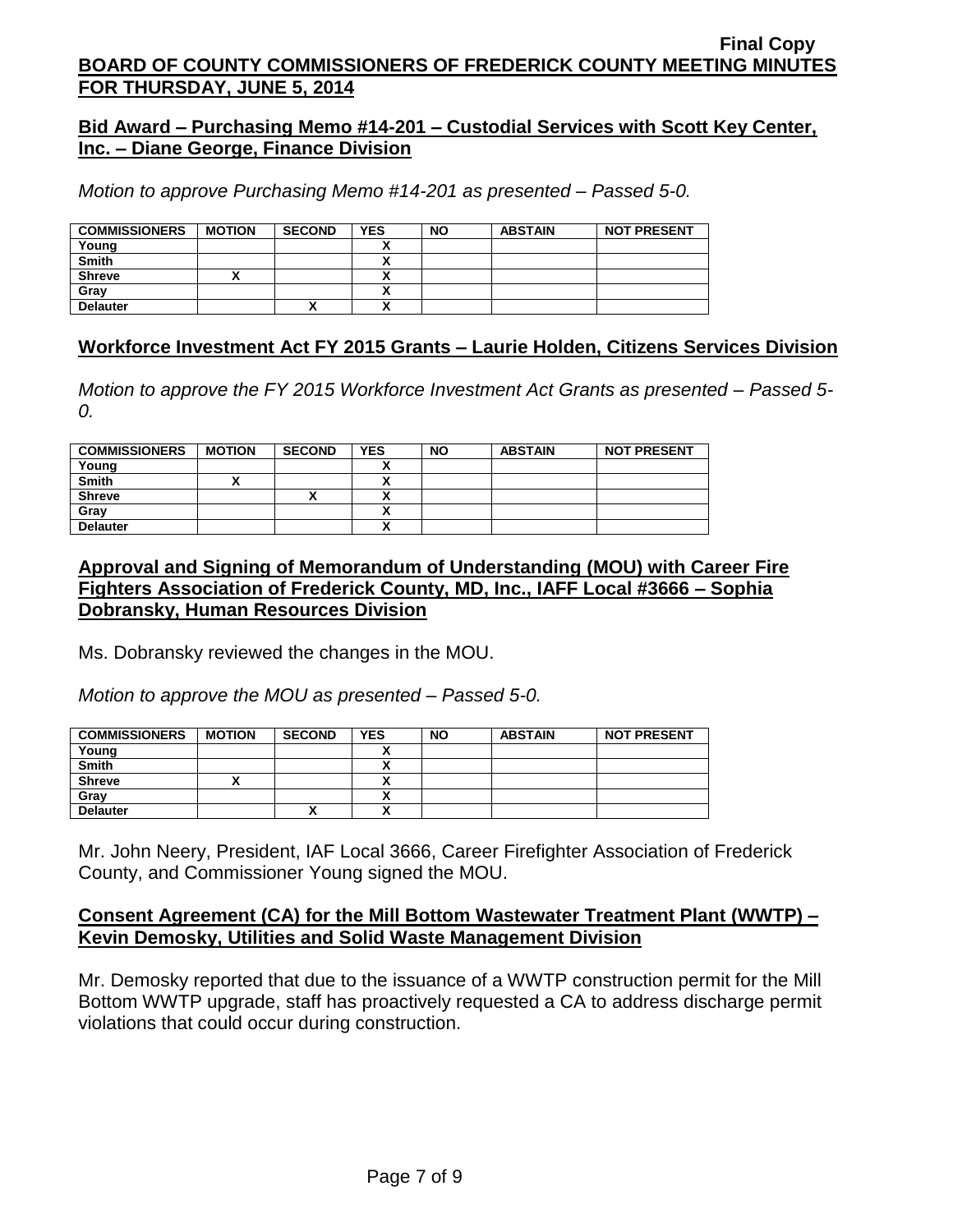*Motion to approve the consent agreement as presented – Passed 5-0.*

| <b>COMMISSIONERS</b> | <b>MOTION</b> | <b>SECOND</b> | <b>YES</b> | <b>NO</b> | <b>ABSTAIN</b> | <b>NOT PRESENT</b> |
|----------------------|---------------|---------------|------------|-----------|----------------|--------------------|
| Young                |               |               |            |           |                |                    |
| <b>Smith</b>         |               |               | ↗          |           |                |                    |
| <b>Shreve</b>        |               | "             |            |           |                |                    |
| Gray                 |               |               |            |           |                |                    |
| <b>Delauter</b>      |               |               | ~          |           |                |                    |

### **Consideration to Accept a Petition to Enter into Development Rights and Responsibilities Agreement (DRRA) – Daysville Glen Property – Jim Gugel, Community Development Division**

Mr. Gugel presented the petition submitted by RSB Holdings LLC, to enter into a DRRA for the Daysville Glen property.

*Motion to accept the petition to enter into DRRA for the Daysville Glen property and to take it through the public review process – Passed 4-1.*

| <b>COMMISSIONERS</b> | <b>MOTION</b> | <b>SECOND</b> | <b>YES</b>               | <b>NO</b> | <b>ABSTAIN</b> | <b>NOT PRESENT</b> |
|----------------------|---------------|---------------|--------------------------|-----------|----------------|--------------------|
| Young                |               |               |                          |           |                |                    |
| <b>Smith</b>         |               |               |                          |           |                |                    |
| <b>Shreve</b>        |               | Λ             |                          |           |                |                    |
| Gray                 |               |               |                          |           |                |                    |
| <b>Delauter</b>      |               |               | $\overline{\phantom{a}}$ |           |                |                    |

# **Development Rights and Responsibilities Agreement (DRRA #13-01) – Casey Property – Jim Gugel, Community Development Division**

Mr. Gugel presented the draft DRRA for the Board's concurrence on proceeding to the public review process. Ms. Kathy Mitchell, Office of the County Attorney, commented on the draft DRRA.

Mr. Bob Dalrymple, Esquire, Linowes and Blocher, LLP, and Mr. Mark Friis, Rodgers Consulting, representing the applicant, commented on the draft DRRA.

*Motion to allow the draft Casey Planned Unit Development DRRA, including the draft Letter of Understanding, to proceed through the public review process as amended – Passed 4-0- 1.*

| <b>COMMISSIONERS</b> | <b>MOTION</b> | <b>SECOND</b> | <b>YES</b> | <b>NO</b> | <b>ABSTAIN</b> | <b>NOT PRESENT</b> |
|----------------------|---------------|---------------|------------|-----------|----------------|--------------------|
| Young                |               |               |            |           |                |                    |
| <b>Smith</b>         |               |               |            |           |                |                    |
| <b>Shreve</b>        |               |               |            |           |                |                    |
| Grav                 |               |               |            |           |                |                    |
| <b>Delauter</b>      |               |               |            |           |                |                    |

# **Updates from County Commissioners' Liaison – Dave Dunn, Community Development Division**

Mr. Dunn updated the Board.